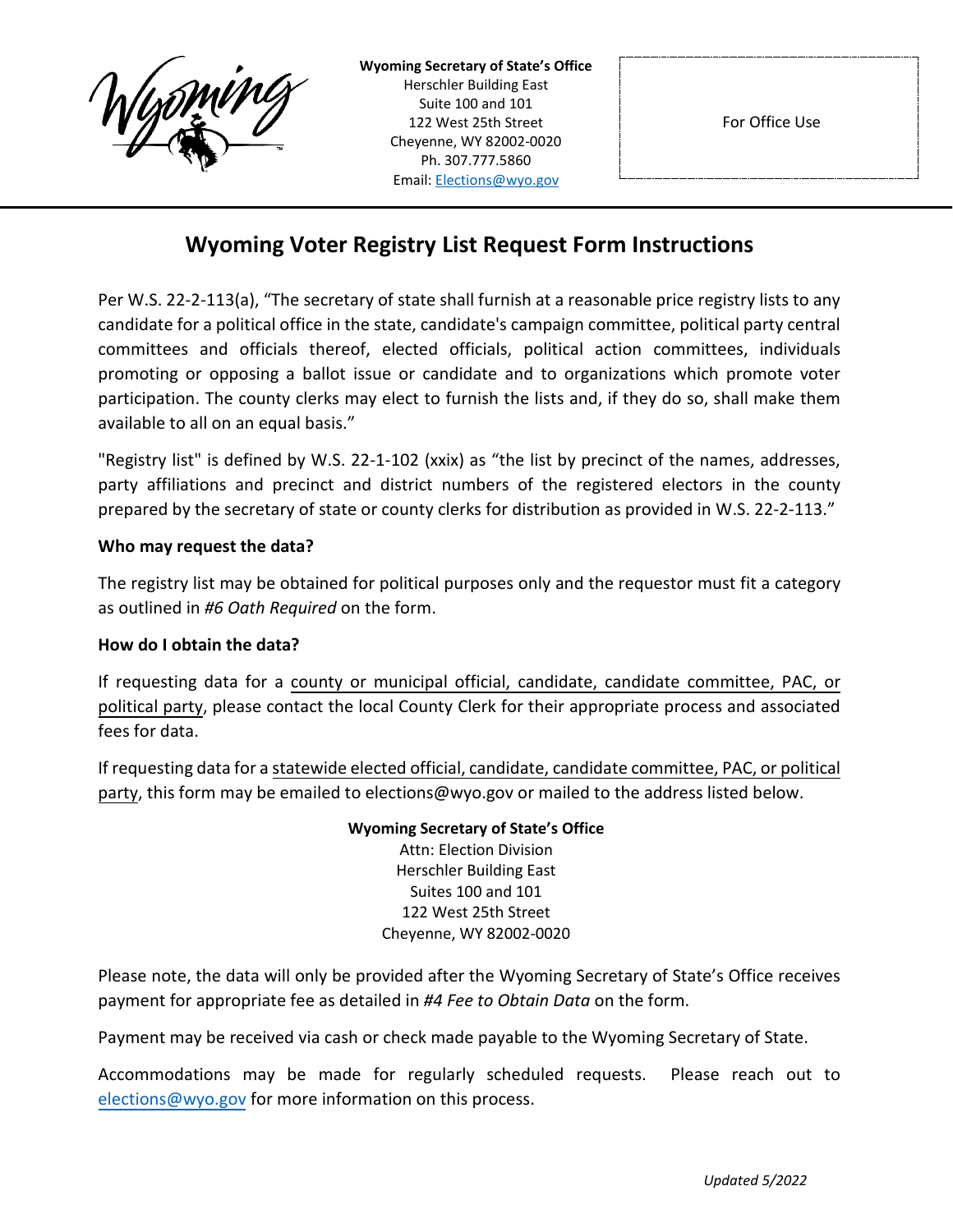

**Wyoming Secretary of State's Office** Herschler Building East Suite 100 and 101 122 West 25th Street Cheyenne, WY 82002-0020 Ph. 307.777.5860 Email: [Elections@wyo.gov](mailto:Elections@wyo.gov)

For Office Use

# **Wyoming Voter Registry List Request Form**

(**IMPORTANT!** This data can ONLY be used for political purposes, not for commercial use.)

Please be sure to complete sections 1-6.

| 1. Receiving Data: (Please select one option)                                                                                                                                                                                                                   | 2. Contact Information:                                                                                                                                                                                    |
|-----------------------------------------------------------------------------------------------------------------------------------------------------------------------------------------------------------------------------------------------------------------|------------------------------------------------------------------------------------------------------------------------------------------------------------------------------------------------------------|
| I would like data sent by email:<br><b>Email Address</b>                                                                                                                                                                                                        | (Printed Name)                                                                                                                                                                                             |
| I would like data sent by File Transfer<br>Protocol (FTP):                                                                                                                                                                                                      | (Mailing Address)                                                                                                                                                                                          |
| Login:                                                                                                                                                                                                                                                          | (City, State, Zip)                                                                                                                                                                                         |
| I would like data uploaded to a<br>Dropbox folder:                                                                                                                                                                                                              | (Phone Number)<br>(Email Address)                                                                                                                                                                          |
| <b>3. Data Requested</b><br>The data file will only include the following columns: Last<br>Name, First Name, Middle Name, Name Suffix, Residence<br>Address, County, Precinct, Split, Mailing Address, Political<br>Party, House District, and Senate District. | 4. Fee to Obtain Data<br>The pricing for each file type is outlined below.<br>County Requests: Please contact your local County<br>Clerk for fee schedule.<br>State Requests: Please reference fees below. |
| Please select the desired data for the voter registry list<br>from the options below:                                                                                                                                                                           | Statewide File - \$125<br>Party $-$ \$50                                                                                                                                                                   |
| <b>Political Party:</b><br>Locality:                                                                                                                                                                                                                            | County - $$35$<br>Legislative District - \$25                                                                                                                                                              |
| All<br><b>Statewide</b><br><b>Constitution</b>                                                                                                                                                                                                                  | Payment must be received prior to receiving data.                                                                                                                                                          |
| <b>Legislative District</b><br><b>Democratic</b><br>House:                                                                                                                                                                                                      | Cash or check made payable to Wyoming Secretary of<br>State may be mailed to:                                                                                                                              |
| Libertarian<br>Senate:_________                                                                                                                                                                                                                                 | Wyoming Secretary of State's Office<br><b>Attn: Election Division</b>                                                                                                                                      |
| Republican<br>County:<br><b>Unaffiliated</b>                                                                                                                                                                                                                    | <b>Herschler Building East</b><br><b>Suites 100 and 101</b>                                                                                                                                                |
|                                                                                                                                                                                                                                                                 | 122 W 25 <sup>th</sup> St.<br>Cheyenne, WY 82002-0020                                                                                                                                                      |